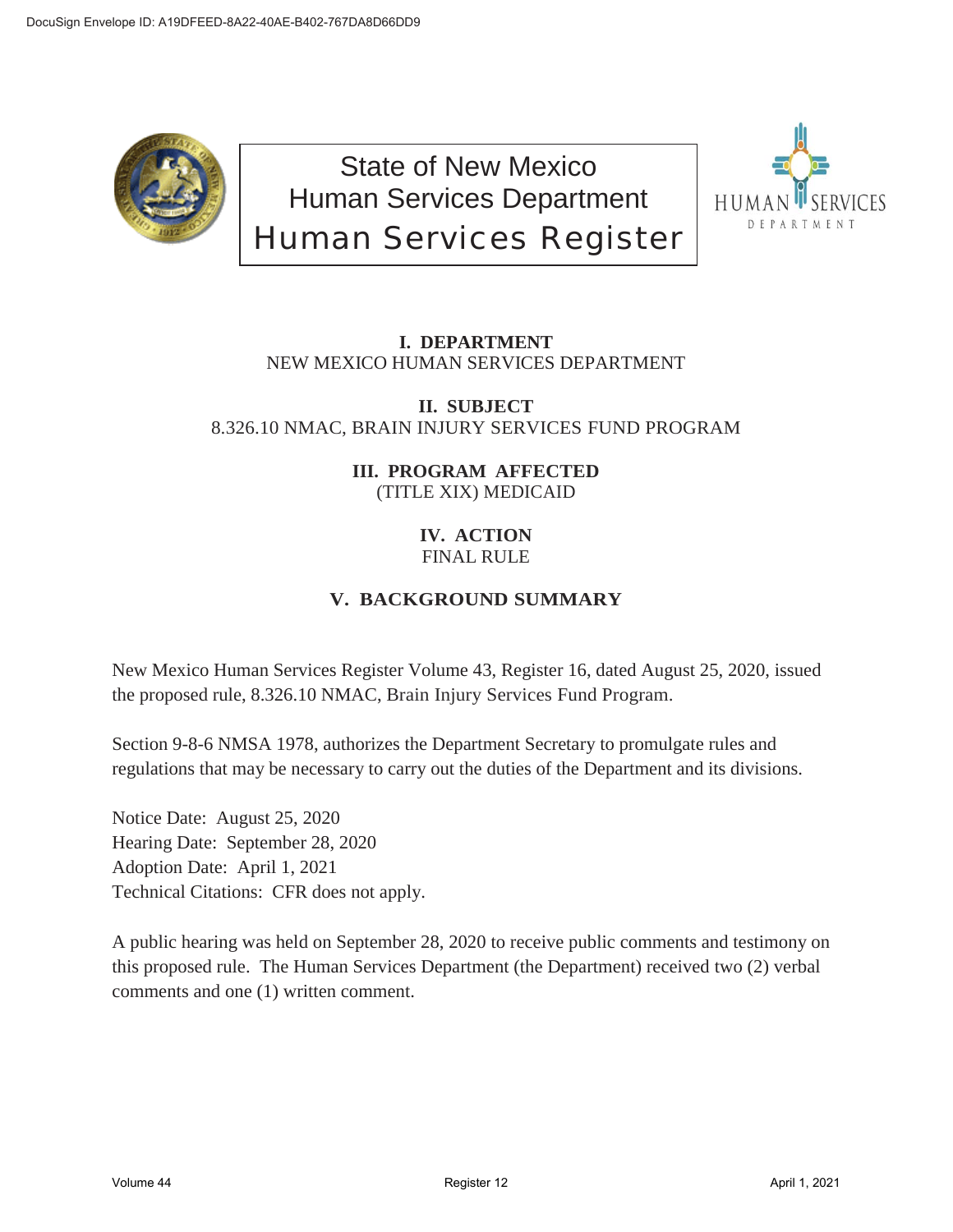## **Summary of Comments:**

## **Section 7, Subsection H**

Comment was received that paragraph H of 8.326.10.7 NMAC includes the statement that "Coverage is in the form of copayments for participants who have no other responsible payer sources." Commentor recommends striking this specific sentence from the paragraph stating that the statement implies that the program will only cover copayments for medications. Commentor states that they believe that the program intends to continue to cover medication for those individuals that have no insurance to cover medications.

**Department Response:** The citation does not correspond to the language published in 8.326.10.7.H NMAC, which relates to the definition of "Fiscal Intermediary Agency". The language referenced relates to 8.326.10.7.I NMAC, relating to the definition of "Formulary".

The service description for Prescribed Medications as outlined in 8.326.10.13.E (9) specifies that this service is copayment assistance to cover prescription medications that are medically necessary to treat symptoms arising from a participant's brain injury or directly related conditions. Recommendation to include coverage for medication for individuals that have no insurance will not be incorporated.

#### **Section 10, Subsection B**

Comment was received that paragraph (2) of Subsection B of 8.326.10.10 NMAC states "Fiscal intermediary agent services include but are not limited to the following activities: maintain a network of providers of brain injury related services and goods and ensure that subcontracted providers…". Commentor requests that the word 'subcontracted' be removed from this sentence because the term 'subcontract' in the FIA contract with HSD generally refers to situations in which the FIA would contract with an individual or entity for the performance of some aspect of its own scope of work as Fiscal Intermediary Agent. Network vendors and providers are not subcontractors providing fiscal intermediary services.

**Department Response:** The Department appreciates the comment. The language stands as proposed.

#### **Section 10, Subsection C**

Comment was received that paragraph (7) of Subsection C of 8.326.10.10 NMAC requires Agencies contracted to provide BISF service coordination or fiscal intermediary service to have a governing board with at least one external member with a brain injury, a family member with a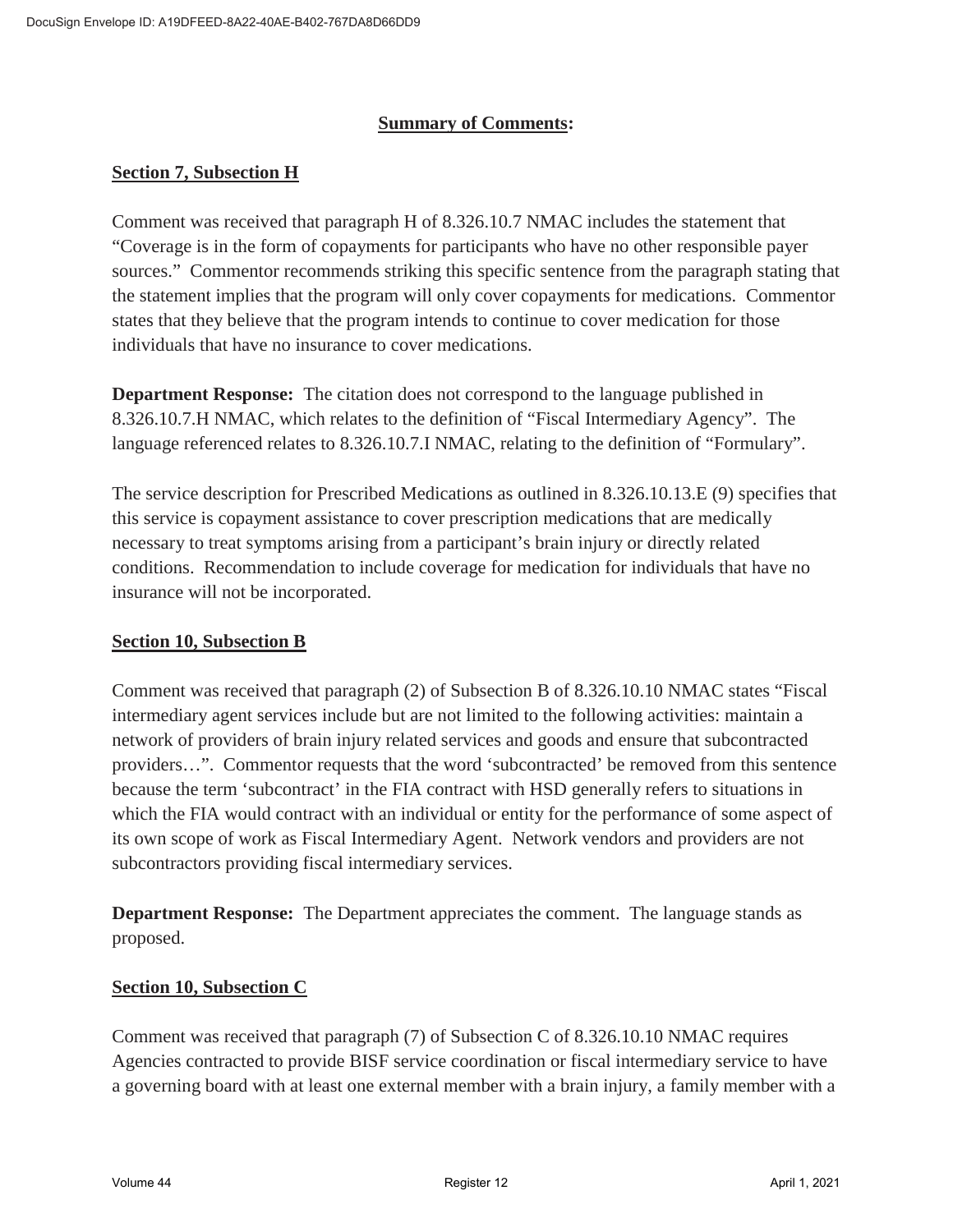brain injury or professional working with brain injury. Commentor states that because not all eligible business structures have a governing board, we recommend the following language: "have a governing board, if applicable to the business structure, with at least one external member with a brain injury, a family member with a brain injury or professional working with brain injury."

**Department Response:** The Department appreciates the comment. The language stands as proposed.

## **Section 13**

Comment was received related to 8.326.10.13 NMAC, opening paragraph on BISF HCBS which states "BISF HCBS funding can only be used for services using in-state providers". Commentor recommends adding the words "as appropriate" since GRT must be paid by the provider in-state and in the interests of meeting requirements related to NM Taxation and Revenue Department.

**Department Response:** The Department appreciates the comment. The language stands as proposed.

#### **Section 13, Subsection E**

Comment was received that subparagraph (c) of Paragraph (5) of Subsection E of 8.326.10.13 NMAC requires service coordinators to submit start up and or emergency utility costs to the FIA to be paid within 30 days of the signed rental agreement. We recommend extending this timeframe to 90 days since it may take 30 days or more for program participants to receive their first utility bills.

**Department Response:** The Department incorporates this comment as proposed.

Comment was received that paragraph (8) of Subsection E of 8.326.10.13 NMAC eliminates coverage of health insurance deductibles. Commentor notes that since there are other measures in the rule that provide for cost containment, such as yearly per person spending caps, commentor recommends covering health insurance deductibles; otherwise, participants may not have other means to access needed services.

**Department Response**: The Department appreciates the comment. The language stands as proposed.